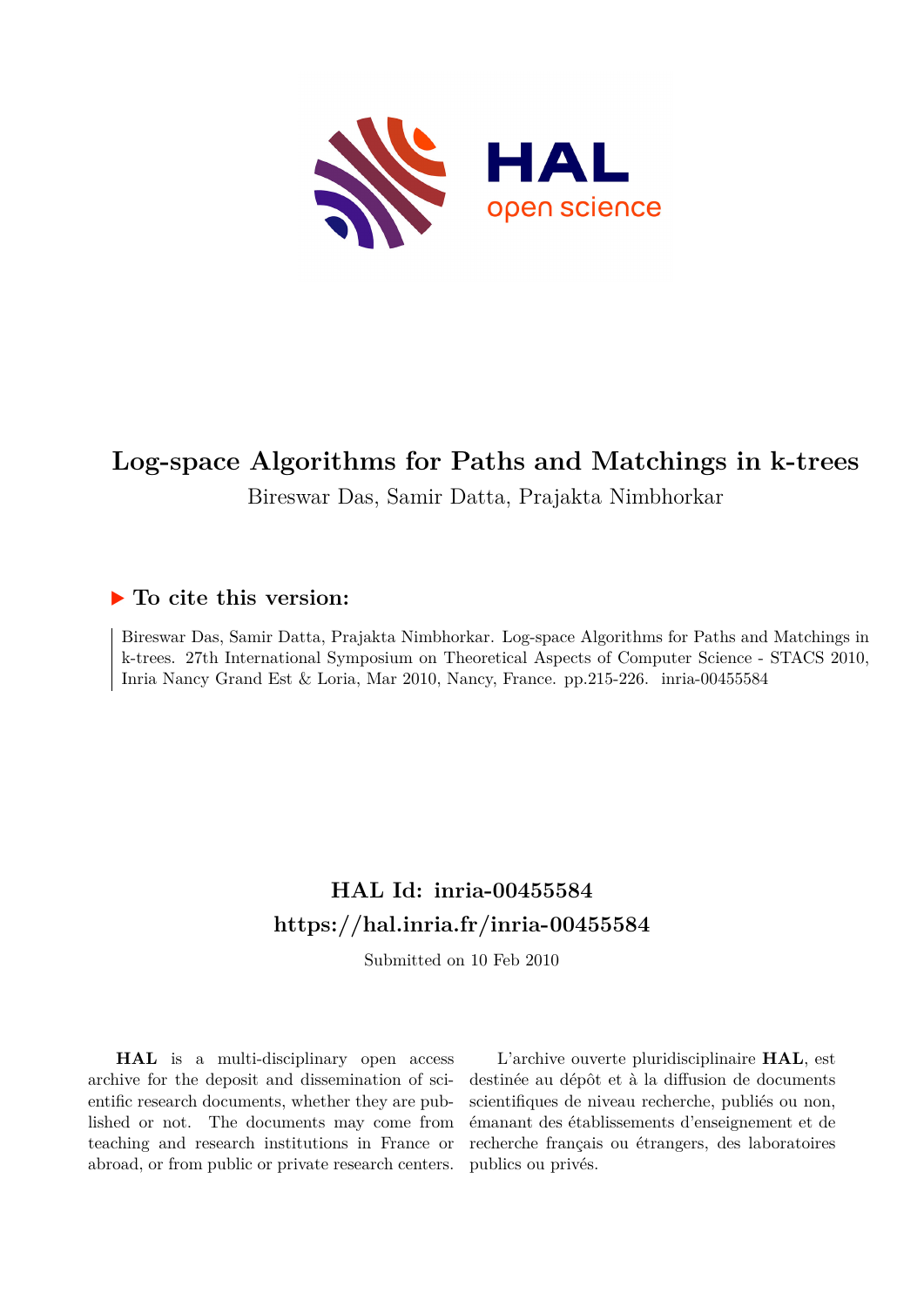## LOG-SPACE ALGORITHMS FOR PATHS AND MATCHINGS IN  $k$ -TREES

BIRESWAR DAS $^1$ AND SAMIR DATTA $^2$ AND PRAJAKTA NIMBHORKAR $^1$ 

<sup>1</sup> The Institute of Mathematical Sciences Chennai, India *E-mail address*: {bireswar,prajakta}@imsc.res.in

<sup>2</sup> Chennai Mathematical Institute, Chennai, India *E-mail address*: sdatta@cmi.ac.in

ABSTRACT. Reachability and shortest path problems are NL-complete for general graphs. They are known to be in  $\sf L$  for graphs of tree-width 2 [14]. However, for graphs of treewidth larger than 2, no bound better than  $NL$  is known. In this paper, we improve these bounds for  $k$ -trees, where  $k$  is a constant. In particular, the main results of our paper are log-space algorithms for reachability in directed k-trees, and for computation of shortest and longest paths in directed acyclic k-trees.

Besides the path problems mentioned above, we consider the problem of deciding whether a k-tree has a perfect macthing (decision version), and if so, finding a perfect matching (search version), and prove that these problems are L-complete. These problems are known to be in P and in RNC for general graphs, and in SPL for planar bipartite graphs [8].

Our results settle the complexity of these problems for the class of  $k$ -trees. The results are also applicable for bounded tree-width graphs, when a tree-decomposition is given as input. The technique central to our algorithms is a careful implementation of divide-andconquer approach in log-space, along with some ideas from [14] and [19].

### 1. Introduction

Reingold's striking result [21], showed that undirected reachability is in L, thus collapsing the class SL to L. On the other hand, directed reachability, which happens to be NL-complete is another similar sounding problem for which there is only partial progress to report. A result of Allender and Reinhardt, [22] hints at a partial collapse of NL by showing that directed reachability is in the formally smaller class UL, although, *non-uniformly*.

In the absence of better constructive upper bounds it is natural to consider natural restrictions on graphs which allow us to improve the upper bounds on reachability and related problems. Typical examples of this approach are [1],[23], where the complexity of various versions of planar and somewhat non-planar (in the sense of excluding only a  $K_5$  or only a  $K_{3,3}$  minor) are considered. In the same spirit, but using different techniques, [14]

*Key words and phrases:* k-trees, reachability, matching, log-space.



 c B. Das, S. Datta, and P. Nimbhorkar CC Creative Commons Attribution-NoDerivs License

*<sup>1998</sup> ACM Subject Classification:* Computational Complexity.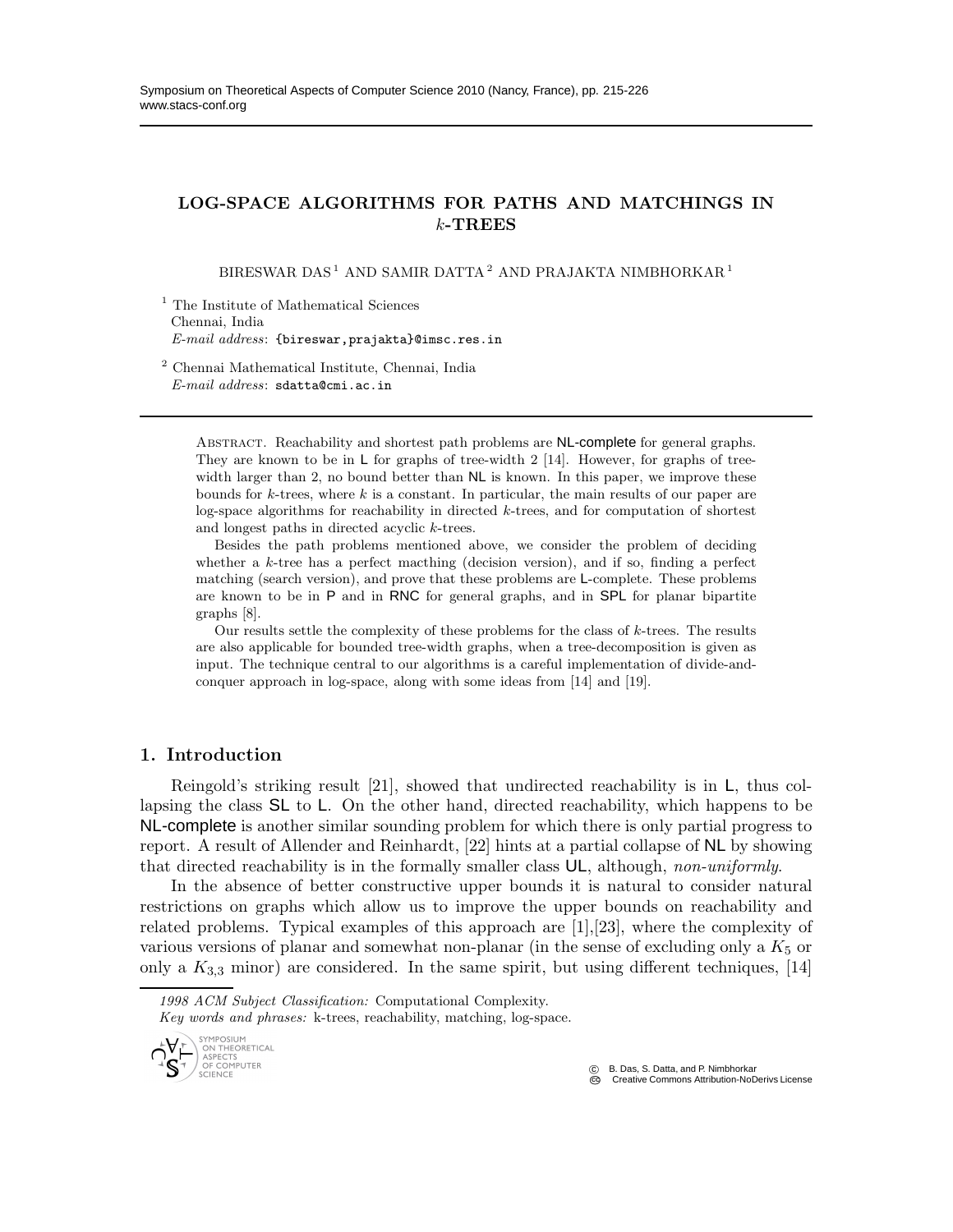considers reachability and related questions in series-parallel graphs and places all of these in L. They leave open the question of complexity of such problems in bounded tree-width graphs. Series-parallel graphs have tree-width two and happen to be planar. But higher tree widths graphs are highly non-planar. In fact, any k-tree for  $k > 4$  contains both  $K_5$ and  $K_{3,3}$ .

We resolve the open questions posed in  $[14]$  and show a matching L lower bound to complete the characterization of reachability problems in  $k$ -trees. Thus one of the main results of our paper is the following:

#### Theorem 1.1. *The following problems are* L*-complete:*

- *1. Computing reachability between two vertices in directed* k*-trees,*
- *2. Computing shortest and longest paths in directed acyclic* k*-trees.*

In this paper, we also consider the perfect matching problem. The parallel complexity of perfect matching problems is a long standing open problem where the best known algorithms use randomness as a resource [20],[15]. Even in the planar case, the search problem for perfect matchings is known to be in NC for bipartite graphs only [8].

We prove a complete characterization for the decision and search versions of the perfect matching problem for k-trees. This improves significantly upon previous best known upper bound of LogCFL for bounded tree-width graphs. Thus another main result of our paper is:

## Theorem 1.2. *Deciding whether a* k*-tree has a perfect matching, and if so, finding a perfect matching is* L*-complete.*

Our primary technique is a careful use of divide-and-conquer to enable the algorithm to run in L. However, for the distance computation we need to import a constructive version of tree separation from [19] where it is stated in the context of Visibly Pushdown Automata (VPAs). We believe that porting this technique for use in general log-space computation is an important contribution of this paper.

At this point, we must mention an important caveat. All our log-space results hold directly only for k-trees and not for partial k-trees which are also equivalent to tree-width  $k$  graphs. The reason being that a tree decomposition for partial  $k$ -trees is apparently more difficult to construct (best known upper bound is  $LogCFL[24]$ ) as opposed to k-trees (for which it can be done in  $\lfloor 17 \rfloor$ . Having mentioned that it is important to observe that if we are given the tree decomposition of a partial k-tree, we can do the rest of computation in L.

The rest of the paper is organized as follows: Section 2 gives the necessary background. Section 3 contains log-space algorithms for reachability in directed  $k$ -paths and  $k$ -trees. Section 4 contains log-space algorithms for shortest and longest path in directed acyclic k-paths and k-trees. Section 5 contains log-space algorithms for perfect matching problems in a k-tree.

#### 2. Preliminaries

We define k-trees and a subclass of  $k$ -trees known as  $k$ -paths here, and also describe a suitable representation for the graphs in these two classes. This representation is used in our algorithms in the rest of the paper. All the definitions given here are applicable to both directed as well as undirected graphs. For directed graphs, the directions of the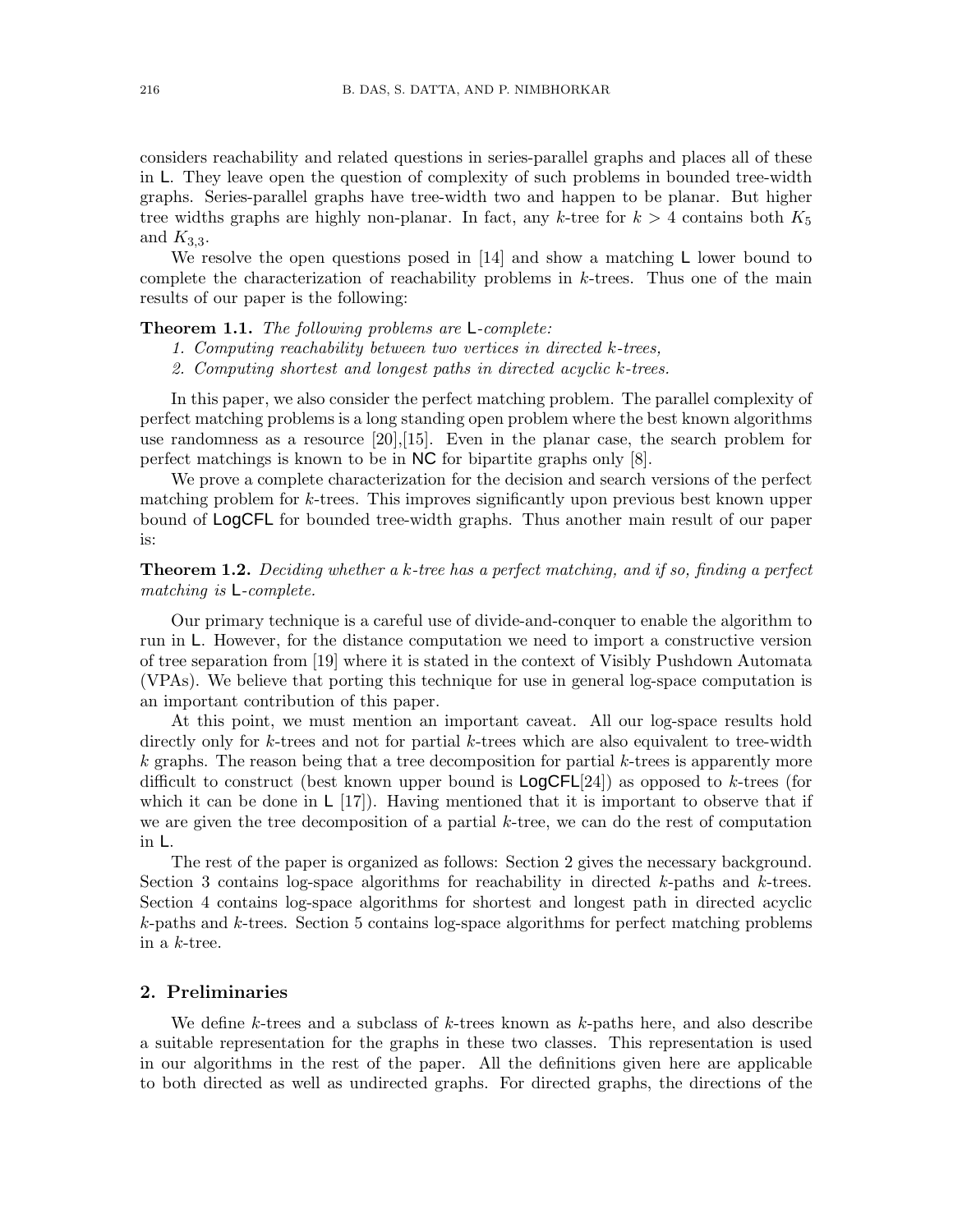edges can be ignored while defining  $k$ -trees and  $k$ -paths and while computing their suitable representations.

The class of graphs known as  $k$ -trees is defined as (cf. [12] ):

Definition 2.1. The class of k*-trees* is inductively defined as follows.

- A clique with k vertices (k-clique for short) is a k-tree.
- Given a k-tree  $G'$  with n vertices, a k-tree G with  $n+1$  vertices can be constructed by picking a k-clique  $X$  (called the *support*)in  $G'$  and then joining a new vertex  $v$  to each vertex u in X. Thus,  $V(G) = V(G') \cup \{v\}$ ,  $E(G) = E(G') \cup \{\{u, v\} \mid u \in X\}$ .

A *partial* k*-tree* is a subgraph of a k-tree. The class of partial k-trees coincides with the class of graphs that have tree-width at most  $k$ .  $k$ -trees are recognizable in log-space [2] but partial k-trees are not known to be recognizable in log-space. In literature, several different representations of k-trees have been considered  $[10, 2, 17]$ . We use the following representation given by Köbler and Kuhnert [17]:

**Definition 2.2.** Let  $G = (V, E)$  be a k-tree. The tree representation  $T(G)$  of G is defined by

$$
V(T(G)) = \{ M \subseteq V \mid M \text{ is a } k\text{-clique or a } (k+1)\text{-clique}\},
$$
  

$$
E(T(G)) = \{ \{M_1, M_2\} \subseteq V \mid M_1 \subsetneq M_2 \}
$$

In [17], it is proved that  $T(G)$  is a tree and can be computed in log-space. In the rest of the paper, we use G in place of  $T(G)$ . Thus, by a k-tree G, we always mean that G is in fact represented as  $T(G)$ . The term *vertices in* G refers to the vertices in the original graph, whereas *a node in* G and *a clique in* G refer to the nodes of  $T(G)$ . Partial k-trees also have a tree-decomposition similar to that of k-trees, which is also not known to be log-space computable.

 $k$ -paths is a sub-class of k-trees (e.g. see [11]). The recursive definition of k-paths is similar to that of k-trees. However, a new vertex can be added only to a particular clique called the *current clique*. After addition of a vertex, the current clique may remain the same, or may change by dropping a vertex and adding the new vertex in the current clique. We consider the following representation of k-paths, which is based on the recursive definition of  $k$ -paths, and is known to be computable in log-space  $[2]$ :

Given a k-path  $G = (V, E)$ , for  $i = 1, \dots, m$ , let  $X_i$  be the current cliques at the *i*th stage of the recursive construction of the k-path. Let  $V_1 = \bigcup_i X_i$  and  $V_2 = V \setminus V_1$ . We call the vertices in  $V_2$  as *spikes*. The following facts are easy to see:

- 1. No two spikes have an edge between them.
- 2. Each spike is connected to all the vertices of exactly one of the  $X_i$ 's.
- 3.  $X_i$  and  $X_{i+1}$  share exactly  $k-1$  vertices

The representation of G consists of a graph  $G' = (V', E')$  where  $V' = \{X_1, \ldots, X_m\} \cup$  $V_2$  and  $E' = \{(X_i, X_{i+1}) | 1 \le i < m\} \cup \{(X, v)|X \text{ is a clique in } \in V', v \in$  $V_2$  has a neighbour in  $X$ .

#### 3. Reachability

We give log-space algorithms to compute reachability in  $k$ -paths and in  $k$ -trees. Although the graphs considered in this section are directed, when we refer to any of the definitions or decompositions in Section 2, we consider the underlying undirected graph.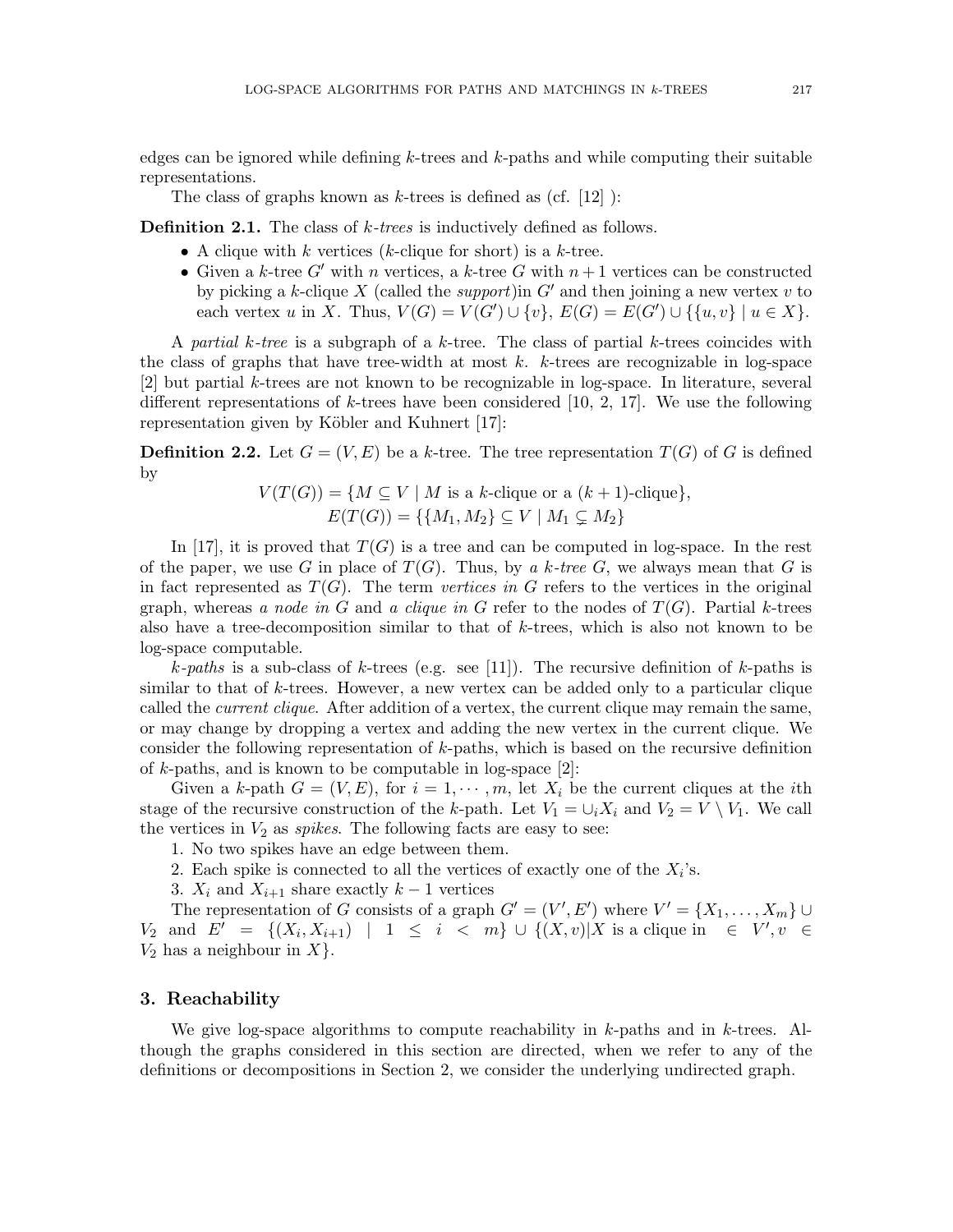#### 3.1. Reachability in  $k$ -paths

Without loss of generality, we can assume that s and t are vertices in some  $k$ -cliques  $X_i$  and  $X_j$ , and not spikes. If s (t) is a spike, then it has at most k out-neighbors (resp. inneighbors) and we can take one of the out-neighbors (resp. in-neighbors) as the new source s' and new sink t' and check reachability. As there are only  $k^2$  such pairs, we can cycle through all of them in log-space. The algorithm is based on the observation that a simple s to t path  $\rho$  can pass through any clique at most k times. We use a divide- and-conquer approach similar to that used in Savitch's algorithm (which shows that directed reachability can be computed in  $DSPACE(\log^2 n)$ . The main steps involved in the algorithm are as follows:

1. Preprocessing step: Make the cliques disjoint by labeling different copies of each vertex with different labels and introducing appropriate edges. Compute reachabilities within each clique including its spikes, and *remove the spikes*. Number the cliques  $X_1, \ldots, X_m$  left to right.

2. Now assume that s and t are in cliques  $X_i$  and  $X_j$  respectively. Note that  $i = j$  is also possible, but without loss of generality, we can assume  $i < j$ . This is because, if  $i = j$ , we can make another copy  $X_i'$  of  $X_i$ , join the copies of the same vertex by bidirectional edges to preserve reachabilities, and choose the copy of s from  $X_i$  and that of t from  $X'_i$ .

3. Divide the k-path into three parts  $P_1$ ,  $P_2$  and  $P_3$  where  $P_1$  consists of cliques  $X_1, \ldots, X_i$ ,  $P_2$  consists of  $X_i, \ldots, X_j$ , and  $P_3$  consists of  $X_j, \ldots, X_m$ . Note that  $X_i$   $(X_j)$ appears in both  $P_1$  and  $P_2$  ( $P_2$  and  $P_3$  respectively). Now compute reachabilities of all pairs of vertices in  $X_i$   $(X_i)$  when the graph is restricted to  $P_1$  (respectively  $P_3$ ). Then the reachability of  $t$  from  $s$  within  $P_2$  is computed, using the previously computed reachabilities within  $P_1$  and  $P_3$ .

Each of these steps can be done by a log-space transducer. The details are given below.

**Preprocessing:** Although adjacent k-cliques in a k-path decomposition share  $k - 1$ vertices, we perform a preprocessing step, where we give distinct labels to each copy of a vertex. As all the copies of a vertex form a (connected) sub-path in the k-path decomposition, we join two copies of a vertex appearing in two adjacent cliques by bidirectional edges. It can be seen that this preserves reachabilities. Any copy of  $s$  and  $t$  can be taken as the new s and t. Another preprocessing step involves removing the spikes maintaining reachabilities between all pairs of vertices, and computing reachabilities within each k-clique. Both of these preprocessing steps can be done by a log-space transducer. The proof appears in the full version of the paper.

**The Algorithm:** We describe an algorithm to compute pairwise reachabilities in  $X_i$ and  $X_i$  in  $P_1$  and  $P_3$  respectively, and also s-t reachability in  $P_2$  using these previously computed pairwise reachabilities. Algorithm 1 describes this reachability routine. The routine gets as input two vertices u and v, and two indices i and j. It determines whether v is reachable from u in the sub-path  $P = (X_i, \ldots, X_j)$ . This input is given in such a way that u and v always lie in  $X_i$  or  $X_j$ . Consider the case when both u and v are in  $X_i$  (or both in  $X_j$ ). Let l be the center of P. Then a path from u to v either lies entirely in the sub-path  $P' = (X_i, \ldots, X_l)$  or it crosses  $X_l$  at most k times. Thus if  $X_l = \{v_1, \ldots, v_k\}$ then for  $\{v_{i_1}, \dots, v_{i_r}\} \subseteq X_l$  we need to check reachabilities between u and say  $v_{i_1}$  in  $P'$ , then between  $v_{i_1}$  and  $v_{i_2}$  in  $P'' = (X_l, \ldots, X_j)$  and so on, and finally between  $v_{i_r}$  and v in P'. It suffices to check all the r-tuples in  $X_l$ , where  $0 \leq r \leq k$ . The case when  $u \in X_i$ and  $v \in X_j$  (and vice versa) is analogous. In Algorithm 1, we present only one case where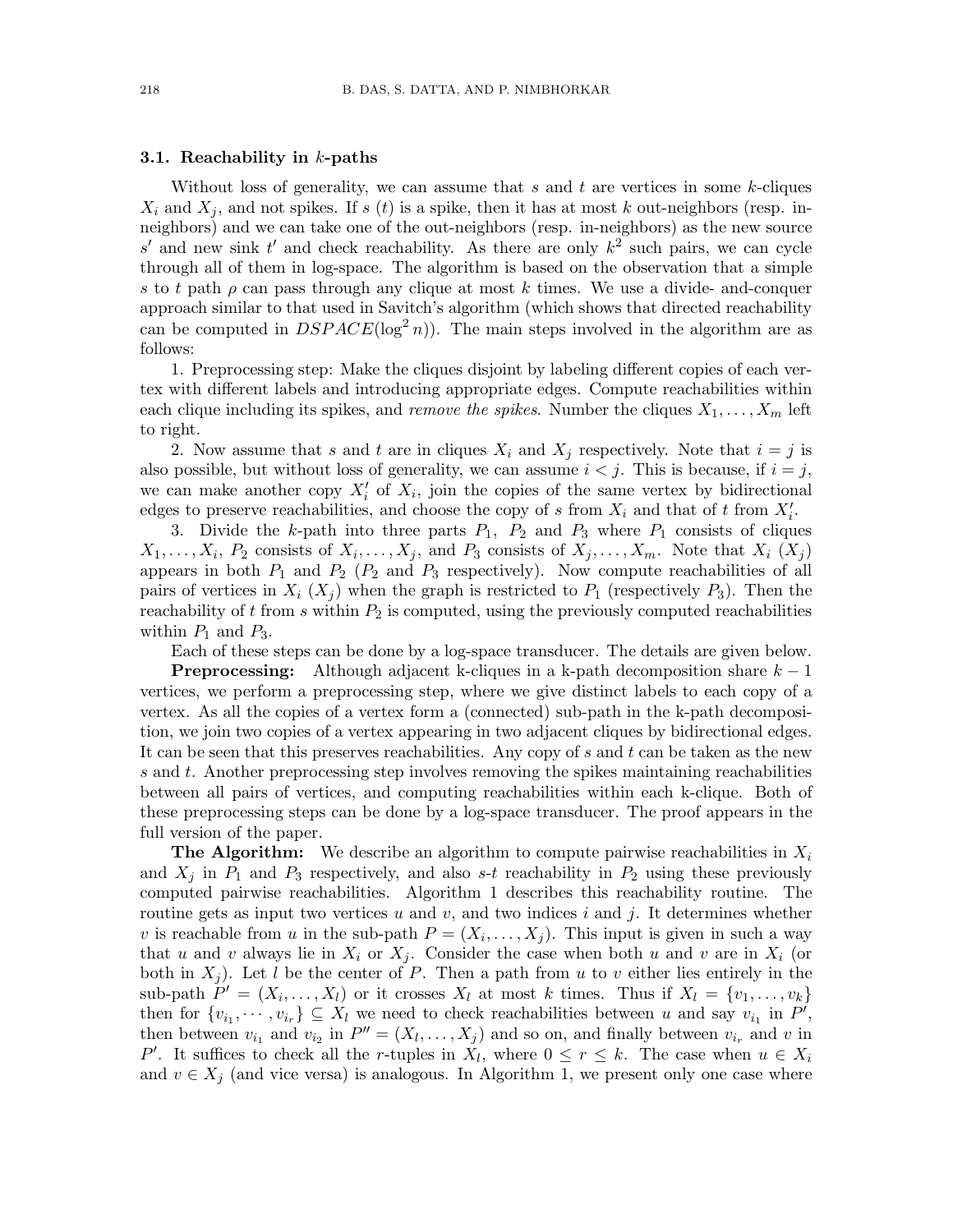$u, v \in X_i$ . Other three cases are analogous. Thus at each recursive call, the length of the sub-path under consideration is halved, and  $O(\log m)$  iterations suffice. The algorithm can

#### **Algorithm 1** Procedure IsReach $(u, v, i, j)$

1: Input: Pre-processed k-path decomposition of graph  $G$ , clique indices  $i, j$ , vertex labels  $u, v \in X_i$ . {Other three cases are analogous.} 2: Decide: Whether v is reachable from u in sub-path  $P = (X_i, \ldots, X_j)$ . 3: if  $j - i = 1$  then 4: Compute the reachability directly, as the sub-path has only  $2k$  vertices. 5: Return the result. 6: end if 7:  $l = \frac{j+i}{2}$ 2 8: if  $u, v \in X_i$  then 9: if  $IsReach(u, v, i, l)$  then 10: Return 1; 11: else 12: for  $q = 1$  to k do 13:  $v_0 \leftarrow u, v_{q+1} \leftarrow v$ 14: **for all** q-tuples  $(v_1, \ldots, v_q)$  of vertices in  $X_l$  do 15:  $\qquad \qquad \textbf{if} \ \bigwedge_{\substack{x=0 \ x \text{ even}}}^{q+1}$ IsReach $(v_x,v_{x+1},i,l) \wedge \bigwedge_{\substack{x=1 \ x \text{ odd}}}^{q+1}$ Is $\mathrm{Reach}(v_x,v_{x+1},l,j)$  then 16: Return 1; 17: end if 18: end for 19: end for 20: end if 21: end if

be implemented in log-space. The correctness and complexity analysis of the algorithm appears in the full version.

#### 3.2. Reachability in  $k$ -trees

Given a directed k-tree G in its tree decomposition and two vertices s and t in  $G$ , we describe a log-space algorithm that checks whether  $t$  is reachable from  $s$ . This algorithm uses Algorithm 1 as a subroutine and involves the following steps: The complexity analysis is given in Lemma 3.1.

1. **Preprocessing:** Like k-paths, assign distinct labels to the copies of each vertex u in different cliques. Introduce a bidirectional edge between the copies of  $u$  in all the adjacent pairs of cliques. As reachabilities are maintained during this process, any copy of s and t can be taken as the new s and t. Let  $X_i$  and  $X_j$  be the cliques containing s and t respectively.

2. The Procedure: After this preprocessing, we have a tree  $T$  with its nodes as disjoint k-cliques of vertices of G, and s and t are contained in cliques  $X_i$  and  $X_j$ . Compute the unique undirected path  $\rho$  between  $X_i$  and  $X_j$  in T in log-space. Each node on  $\rho$  has two of its neighbors on  $\rho$ , except  $X_i$  and  $X_j$ , which have one neighbor each. An s to t path has to cross each clique in  $\rho$ , and additionally, it can pass through the subtrees attached to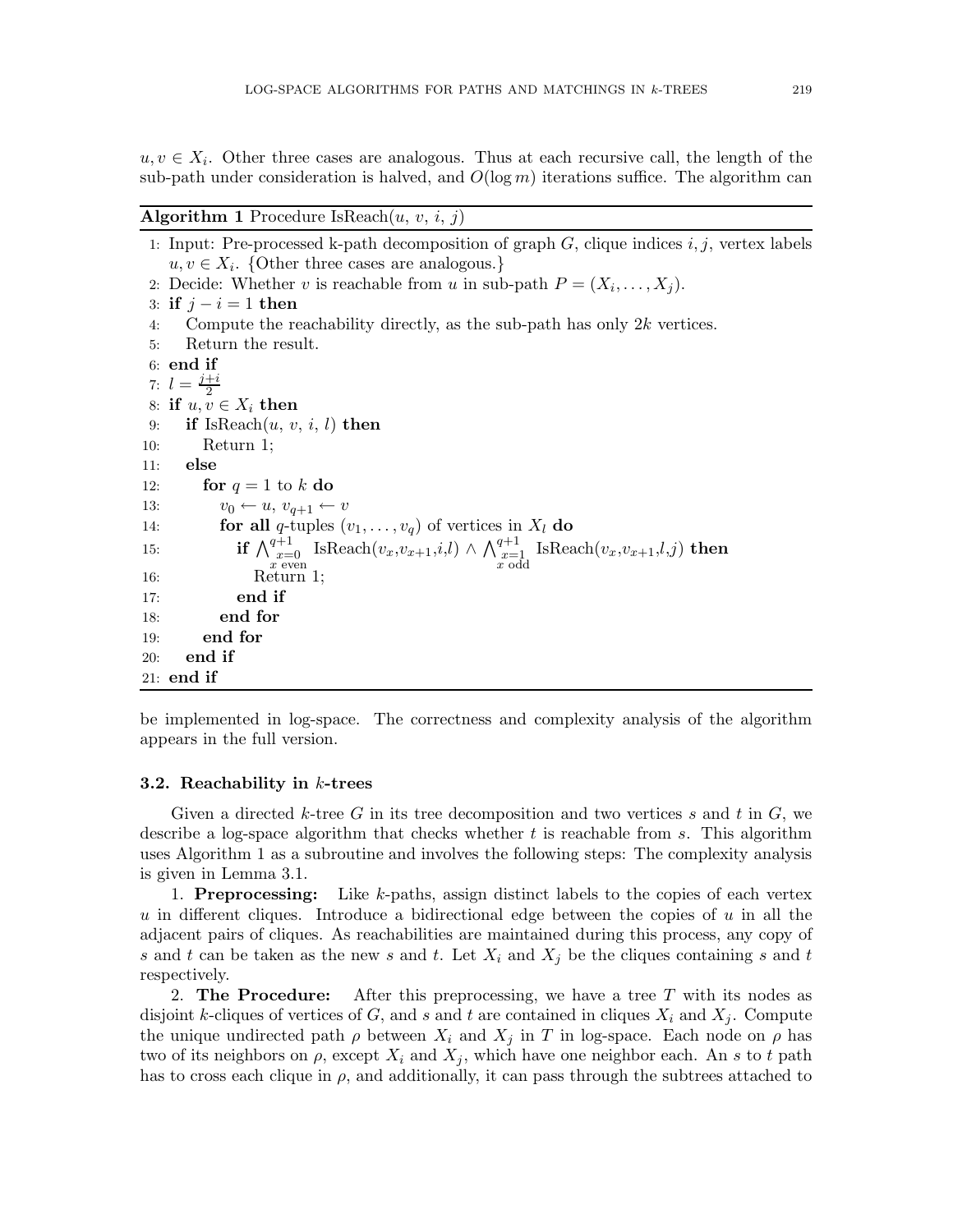each node  $X_l$  on  $\rho$ . Hence for each node  $X_l$  on  $\rho$ , we pre-compute the pairwise reachabilities among the k vertices contained in  $X_l$  when the k-tree is restricted to the subtree rooted at  $X_l$ . We define the subtree rooted at  $X_l$  as the subtree consisting of  $X_l$  and those nodes which can be reached from  $X_l$  without going through any node on  $\rho$ . Note that once this is done for each node  $X_l$  on  $\rho$ , we are left with  $\rho$ . As  $\rho$  is a k-path, we can use Algorithm 1 in Section 3.1 to compute reachabilities within  $\rho$ .

3. Computing reachabilities within the subtree rooted at  $X_l$ : We do this inductively. If the subtree rooted at  $X_l$  contains only one node  $X_l$ , we have only k vertices, and their pairwise reachabilities within  $X_l$  can be computed in  $O(k \log k)$  space. We recursively find the reachabilities within the subtrees rooted at each of the children of  $X_l$ . Let the size of the subtree rooted at  $X_l$  be N. At most one of the children of  $X_l$  can have a subtree of size larger than  $\frac{N}{2}$ . Let  $X_a$  be such a child. Recursively compute the pairwise reachabilities for each pair of vertices in  $X_a$  within the subtree rooted at  $X_a$ . The reachabilities are represented as a  $k \times k$  boolean matrix referred to as the *reachability matrix* M for the vertices in  $X_a$ , when the graph is confined to the subtree rooted at  $X_a$ . M is then used to compute the pairwise reachabilities of vertices in  $X_l$ , when the graph is confined to  $X_l$  and the subtree rooted at  $X_a$ . This gives a new matrix M' of size  $k^2$ . It is stored on stack while computing the reachability matrix  $M''$  for another child  $X_b$  of  $X_l$ . The matrix  $M'$  is updated using  $M''$ , so that it represents reachabilities between each pair of vertices in  $X_l$  when the graph is confined to  $X_l$  and the subtrees rooted at  $X_a$  and  $X_b$ . This process is continued till all the children of  $X_l$  are processed. The matrix M' at this stage reflects the pairwise reachabilities between vertices of  $X_l$ , when the graph is confined to the subtree rooted at  $X_l$ . Note that the storage required while making a recursive call is only the current reachability matrix  $M'$ . Recall that  $M'$  contains the pairwise reachabilitities among the vertices in  $X_l$  in the subgraph corresponding to  $X_l$  and the subtrees rooted at those children of  $X_l$  which are processed so far. We give the complexity analysis in the full version.

Lemma 3.1. *The procedure described above can be implemented in log-space.*

Hardness for L: L-hardness of reachability in k-trees follows from L-hardness of the problem of path ordering (proved to be SL-hard in [9], and is L-hard due to  $SL=L$  result of [21]). We give the details in the full version.

#### 4. Shortest and Longest Paths

We show that the shortest and longest paths in weighted directed acyclic  $k$ -trees can be computed in log-space, when the weights are positive and are given in unary. Throughout this section, the terms  $k$ -path and  $k$ -tree always refer to directed acyclic  $k$ -paths and  $k$ trees respectively, with integer weights on edges and we here onwards omit the specification *weighted directed acyclic*. We use the following (weighted) form of the result from [18]: The proof is exactly similar to that in [18] and we omit it here.

Theorem 4.1 (See[18], Theorem 9). *Let* C *be any subclass of weighted directed acyclic graphs closed under vertex deletions. There is a function* f*, computable in log-space with oracle access to*  $Reach(C)$ *, that reduces*  $Distance(C)$  *to*  $Long-Path(C)$  *and*  $Long-Path(C)$  *to* Distance(C)*, where* Reach(C)*,* Distance(C)*, and* Long-Path(C) *are the problems of deciding reachability, computing distance and longest path respectively for graphs in* C*.*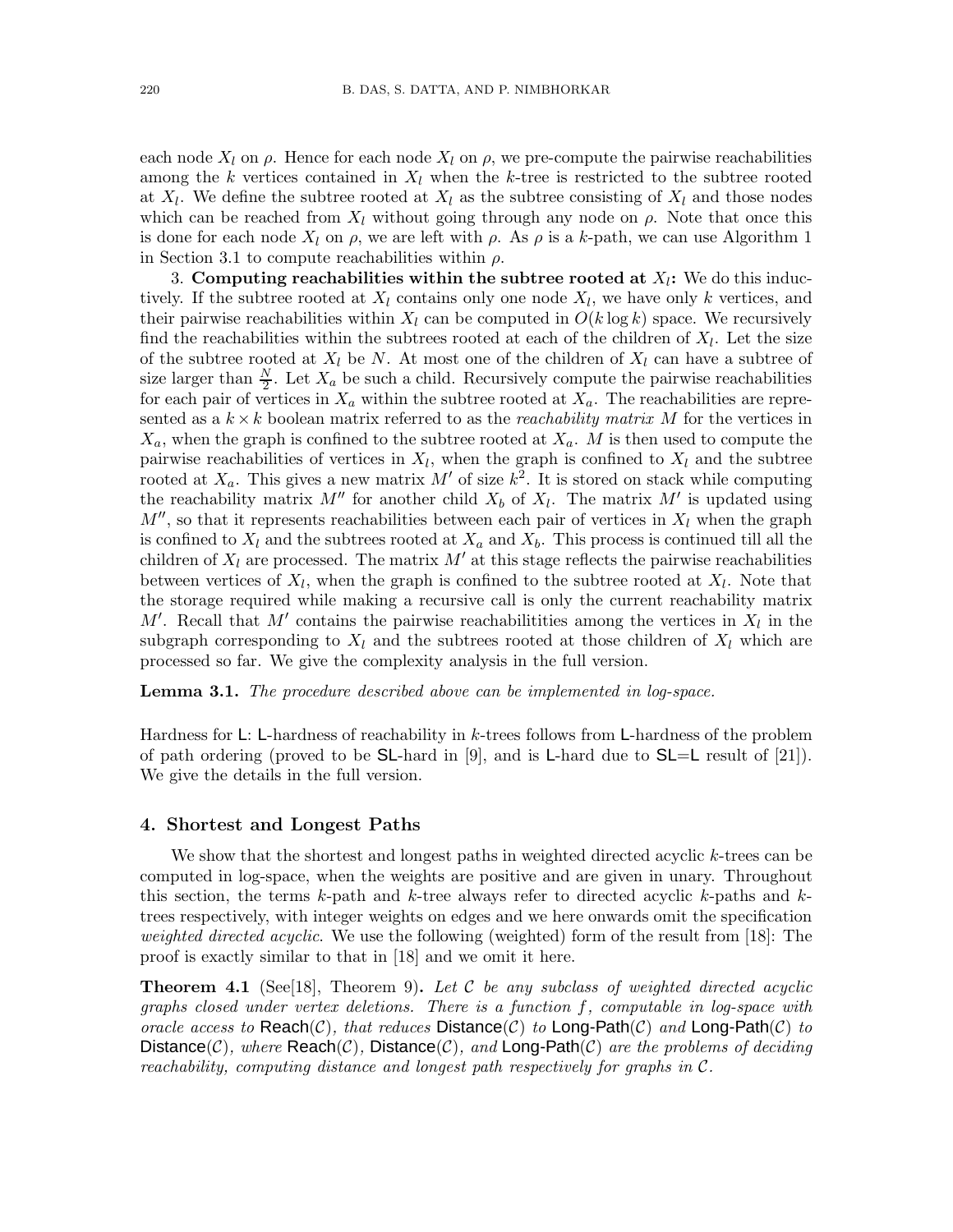We use this theorem to reduce the shortest path problem in k-trees to the longest path problem, and then compute the longest (that is, maximum weight) s to t path. The reduction involves changing the weights of the edges such that the shortest path becomes the longest path and vice versa. This gives a directed acyclic k-tree with positive integer weights on edges given in unary. The class of k-trees is not closed under vertex deletions. However, once a tree decomposition of a k-tree is computed, deleting vertices from the cliques leaves some cliques of size smaller than  $k$ , which does not affect the working of the algorithm.

We show that the maximum weight of an  $s$  to  $t$  path can be computed in log-space using a technique which uses ideas from [14]. The algorithm to compute maximum weight s to t path in k-trees uses the algorithm for computing maximum weight path in  $k$ -paths as subroutine. Therefore we first describe the algorithm for k-paths in Section 4.1

#### 4.1. Maximum Weight Path in Directed Acyclic k-paths

Let G be a directed acyclic k-path and s and t be two designated vertices in  $G$ . The computation of maximum weight of an s to t path is done in five stages, described below in detail. The main idea is to obtain a log-depth circuit by a suitable modification of Algorithm 1, and to transform this circuit to an arithmetic formula over integers, whose value is used to compute the maximum weight of an s to t path in  $G$ .

Computing the maximum weight  $s$  to  $t$  path in  $G$  involves the following steps:

- (1) Construct a log-depth formula from Algorithm 1: Modify Algorithm 1 so that it outputs a circuit  $\mathcal C$  that has nodes corresponding to the recursive calls made in Line 15 and the tuples considered in the for loop in Line 14. A node  $q$  in C that corresponds to a recursive call IsReach $(u, v, i, j)$  has children  $q_1, \dots, q_N$ , which correspond to the tuples considered in that recursive call (for-loop on Line 12 of Algorithm 1). We refer to q as a *call-node* and  $q_1, \ldots, q_N$  as *tuple-nodes*. A tuple-node  $q'$  corresponding to a tuple  $(v_1, \ldots, v_N)$  has call-nodes  $q'_1, \ldots, q'_N$  as its children, which correspond to the recursive calls made while considering the tuple  $(v_1, \ldots, v_N)$  (Line 15 of Algorithm 1). The leaves of C are those recursive calls which satisfy the if condition on Line 3 of Algorithm 1, thus they are always call-nodes. As the depth of the recursion in Algorithm 1 is  $O(\log n)$ , the circuit C also has  $O(\log n)$  depth. Hence it can be converted to a formula F by only a polynomial factor blow-up in its size. The maximum number of children of a node is  $O(k^k)$  and hence the size of F is bounded by  $O(k^{k \log n})$ , which is polynomial in n for constant k.
- (2) Prune the boolean formula: The internal call-nodes of  $\mathcal F$  are replaced by  $\vee$ gates and tuple-nodes are replaced by  $\land$  gates. The leaves of  $\mathcal F$  are replaced by 0 or 1 depending on whether the corresponding recursive call returned 0 or 1 in the if block on Line 3 of Algorithm 1. It can be seen that a sub-formula of  $\mathcal F$  rooted at a call-node evaluates to 1 if and only if the corresponding recursive call returns 1 in Algorithm 1. Similarly, the sub-formula rooted at a tuple-node evaluates to 1 if and only if the conjunction corresponding to it (on Line 15 of Algorithm 1) evaluates to 1. Now, we evaluate the sub-formula rooted at each node of  $\mathcal{F}$ . Note that a node that evaluates to  $0$  does not contribute to any path from s to t, and hence its subtree can be safely removed.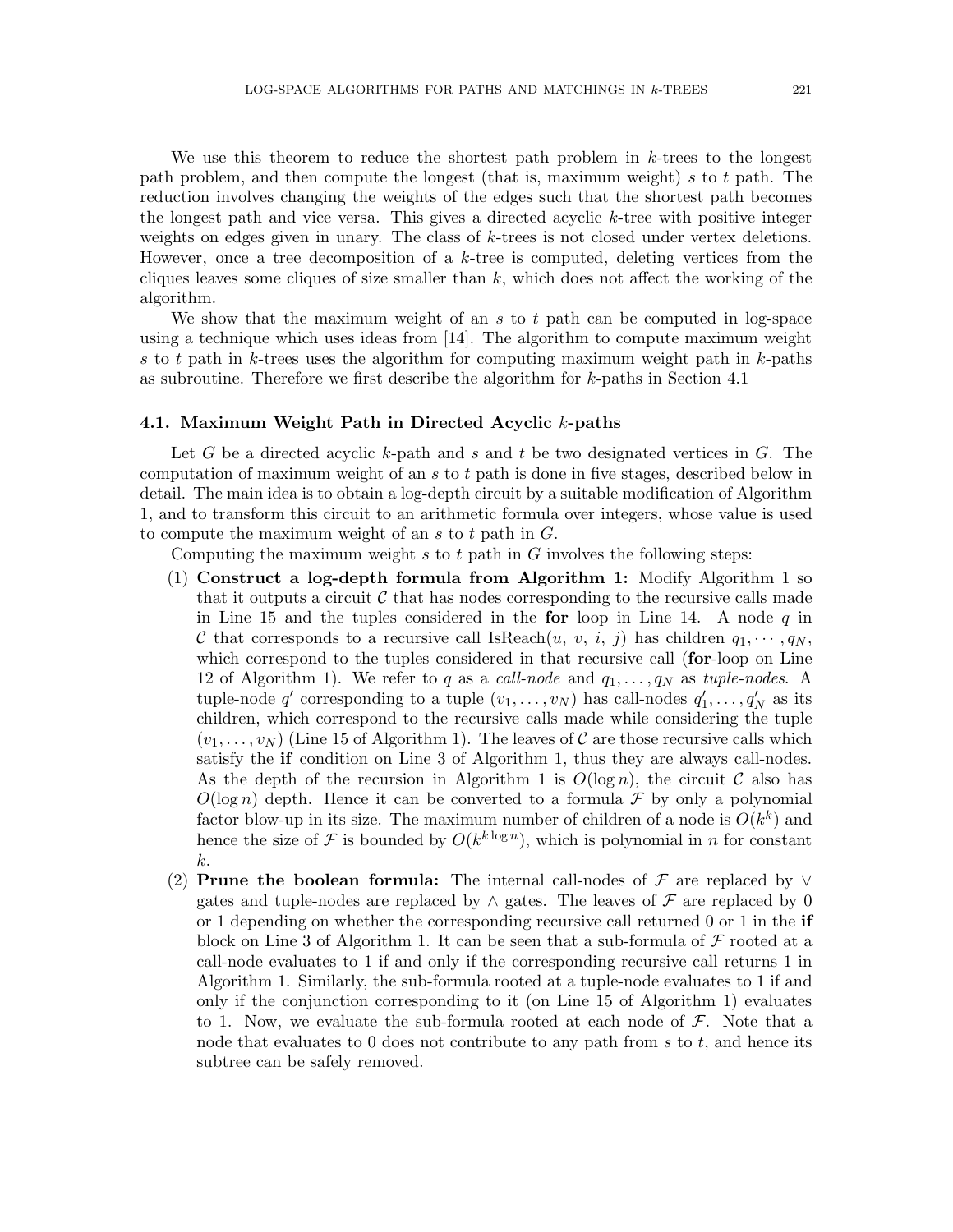- (3) Transformation into a  $\{+, max\}$ -tree: The new, pruned formula obtained in Step 2 is then relabeled: Each ∧ label is replaced with a + label and each  $\vee$  label with a max label. Each leaf corresponds to calls of the form  $IsReach(u, v, i, i + 1)$ . It is labeled with the length of the maximum weight  $u$  to  $v$  path confined within cliques i and  $i + 1$ , which can be computed in  $O(1)$  space. This weight is strictly positive, since the 0-weight leaves are removed in Step 2. Further, all the weights are in unary. Thus we now have a  $\{+, \text{max}\}\text{-tree }T$  with positive, unary weights on its leaves. It is easy to see that the value of the  $\{+, max\}$ -tree T is the maximum weight of any s to t path in  $G$ .
- (4) **Transformation into a**  $\{+, \times\}$ -tree: The evaluation problem on the  $\{+, max\}$ tree T obtained in Step 3 is then reduced to the evaluation problem on a  $\{+, \times\}$ tree T' whose leaves are labeled with positive integer weights coded in binary. This reduction works in log-space and is similar to that of [14]. The reduction involves replacing a +-node of T with a  $\times$ -node, and a max-node with a + node. The weight w of a leaf is replaced with  $r^{mw}$ , where r is the smallest power of 2 such that  $r \geq n$ , and  $m$  is the sum of the weights of all the leaves of  $T$  plus one. The correctness of the reduction follows from a similar result in [14], and we omit the proof here.
- (5) Evaluation of the  $\{+, \times\}$  tree: This can be done in log-space due to [5, 3, 7, 13]. The value of T is  $v = \lfloor \frac{log_r v'}{m} \rfloor$ .

#### 4.2. Maximum Weight Path in Directed Acyclic k-trees

Given a directed acyclic k-tree (in its tree-decomposition)  $G$ , two vertices s and t in  $G$ , and weights on the edges of  $G$ , encoded in unary, we show how to compute the maximum weight of an s to t path in G. Unlike the case of  $k$ -paths, the reachability algorithm for k-trees given in Section 3.2 can not be used to get a log-depth circuit since the recursion depth of the algorithm is same as the depth of the k-tree. Therefore we need to find another way of recursively dividing the  $k$ -tree into smaller and smaller subtrees, as we did for  $k$ paths in Sections 3.1 and 4.1. This is based on the technique used in the following result of [19]:

Lemma 4.2. *(*Lemma 6 of [19], also see [4]*) Let* M *be a visibly pushdown automaton accepting well-matched strings over an alphabet* ∆*. Given an input string* x*, checking whether*  $x \in L(M)$  *can be done in log-space.* 

Using Lemma 4.2, we can compute *a set of recursive separators for a tree* defined below:

**Definition 4.3.** Given a rooted tree T, separators of T are two nodes a and b of T such that

1. The subtrees rooted at a and b respectively are disjoint,

2. T is split into subtrees  $T_1$ ,  $T_2$ ,  $T_3$  where  $T_1$  consists of a, some (or possibly all) of the children of a, and subtrees rooted at them,  $T_2$  is defined similarly for b, and  $T_3$  consists of the rest of the tree along with a copy of  $a$  and  $b$  each.

3. Each of  $T_1$ ,  $T_2$ ,  $T_3$  consists of at most a  $\frac{3}{4}$  fraction of the leaves of T.

This process is done recursively for  $T_1, T_2, T_3$ , until the number of leaves in the subtrees is two. Such a subtree is in fact a path. A *set of recursive separators of* T consists of the separators of T and of all the subtrees obtained in the recursive process.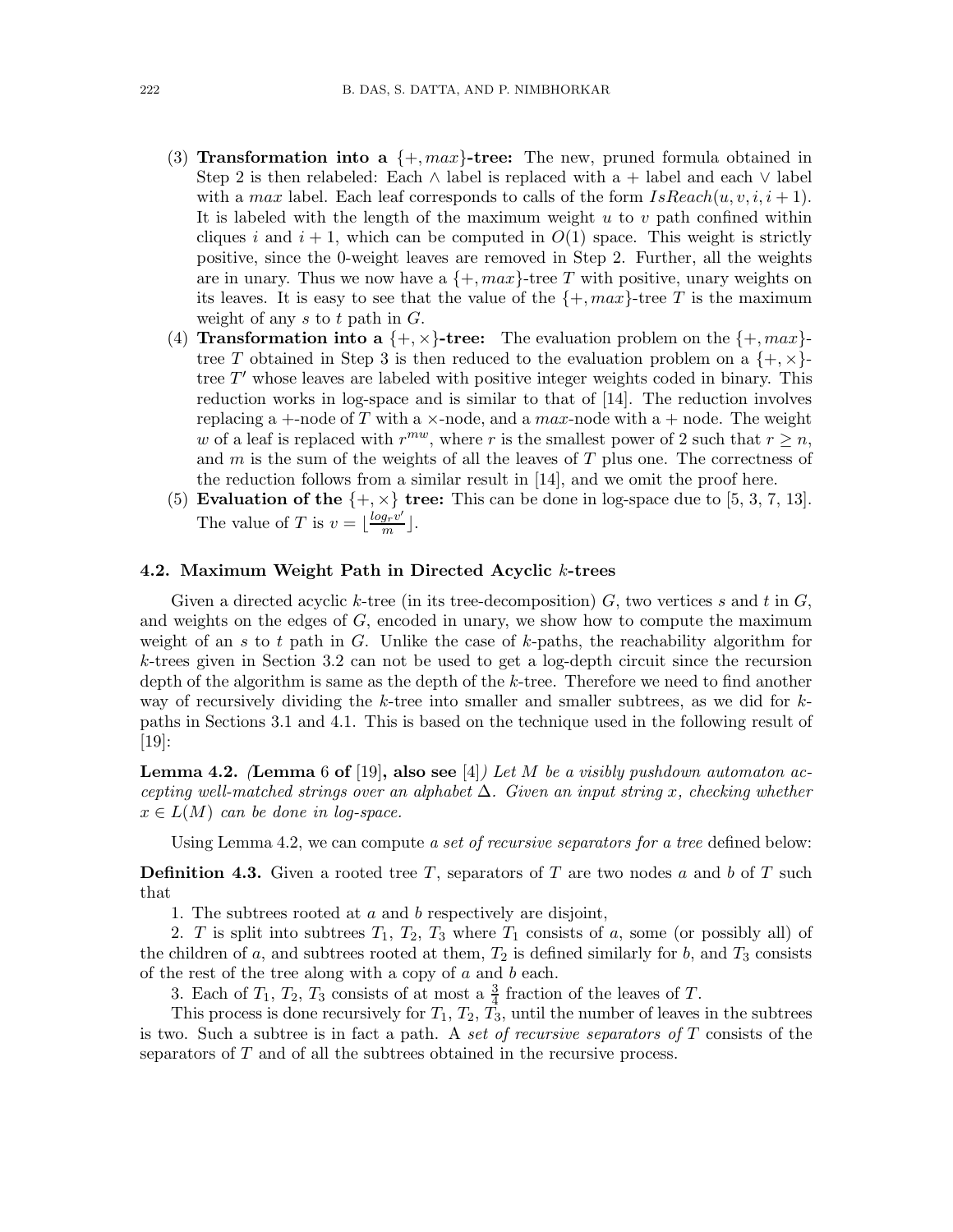The following lemma gives the procedure to compute a set of recursive separators of a tree T:

## Lemma 4.4. *Given a tree* T*, the set of recursive separators of* T *can be computed in log-space.*

*Proof.* The algorithm of [19] deals with well-matched strings. An example of a well-matched string is a balanced parentheses expression, which is a string over  $\{(\cdot)\}\$ . In [19], a log-space algorithm is given for membership testing in those languages which are subsets of wellmatched strings and are accepted by visibly pushdown automata. We restrict ourselves to balanced parentheses expressions. To check whether a string on parentheses is in the language, the algorithm of [19] recursively partitions the string into three disjoint substrings, such that each of the parts forms a balanced parentheses expression, and length of each part is at most  $\frac{3}{4}$ th of the length of the original string. To use this algorithm, we order the children of each node of T in a specific way, label the leaves with parentheses  $'('$  and  $')'$ such that the leaves of the subtree rooted at any internal node form a string on balanced parentheses. We add dummy leaves if needed. The steps are as follows:

1. By adding dummy leaves, ensure that each internal node has an even number of children which are leaves, and there are at least two such children.

2. Arrange the children of each node from left to right such that the non-leaves are consecutive, and they have an equal number of leaves to the left and to the right.

3. For each internal node, label the left half of its leaf-children with '(' and the right ones by ')'. This ensures that the leaves of the subtree rooted at each internal node form a balanced parentheses expression. Conversely, leaves which form a balanced parentheses expression are consecutive leaves in the subtree rooted at an internal node.

The leaves of T now form a balanced parentheses expression, and we run the algorithm of [19] on this string. The recursive splitting of the string into smaller substrings corresponds to the recursive splitting of  $T$  at some internal nodes, which satisfies Definition 4.3. This is ensured by the way the leaves are labeled. Each balanced parentheses expression corresponds to either a subtree rooted at an internal node or the subtrees rooted at some of the children of an internal node.

The subtrees obtained by splitting a tree have at most  $\frac{3}{4}$ th of the number of leaves in the tree. Thus at each stage of recursion, the number of leaves in the subtrees is reduced by a constant fraction. Moreover, the algorithm of [19] can output all the substrings formed at each stage of recursion in log-space. As a substring completely specifies a subtree of  $T$ , our procedure outputs the set of recursive separators for  $T$  in log-space.

Once an algorithm to compute the set of recursive separators for  $k$ -trees is known, a reachability routine similar to Algorithm 1 can be designed in a straight forward way. We give the details in the full version. From the reachability routine, the computation of maximum weight path follows from the steps 1 to 5 described in Section 4.1.

#### 4.3. Distance Computation in Undirected k-trees

We give a simple log-space algorithm for computing the shortest path between two given vertices in an undirected k-tree. We use the decomposition of [16], where a k-tree is decomposed into layers. We use the following properties of the decomposition:

1. Layer 0 is a k-clique. Each vertex in layer  $i > 0$  has exactly k neighbors in layers  $j < i$ . Further, these neighbors of i which are in layers lower than that of i form a k-clique.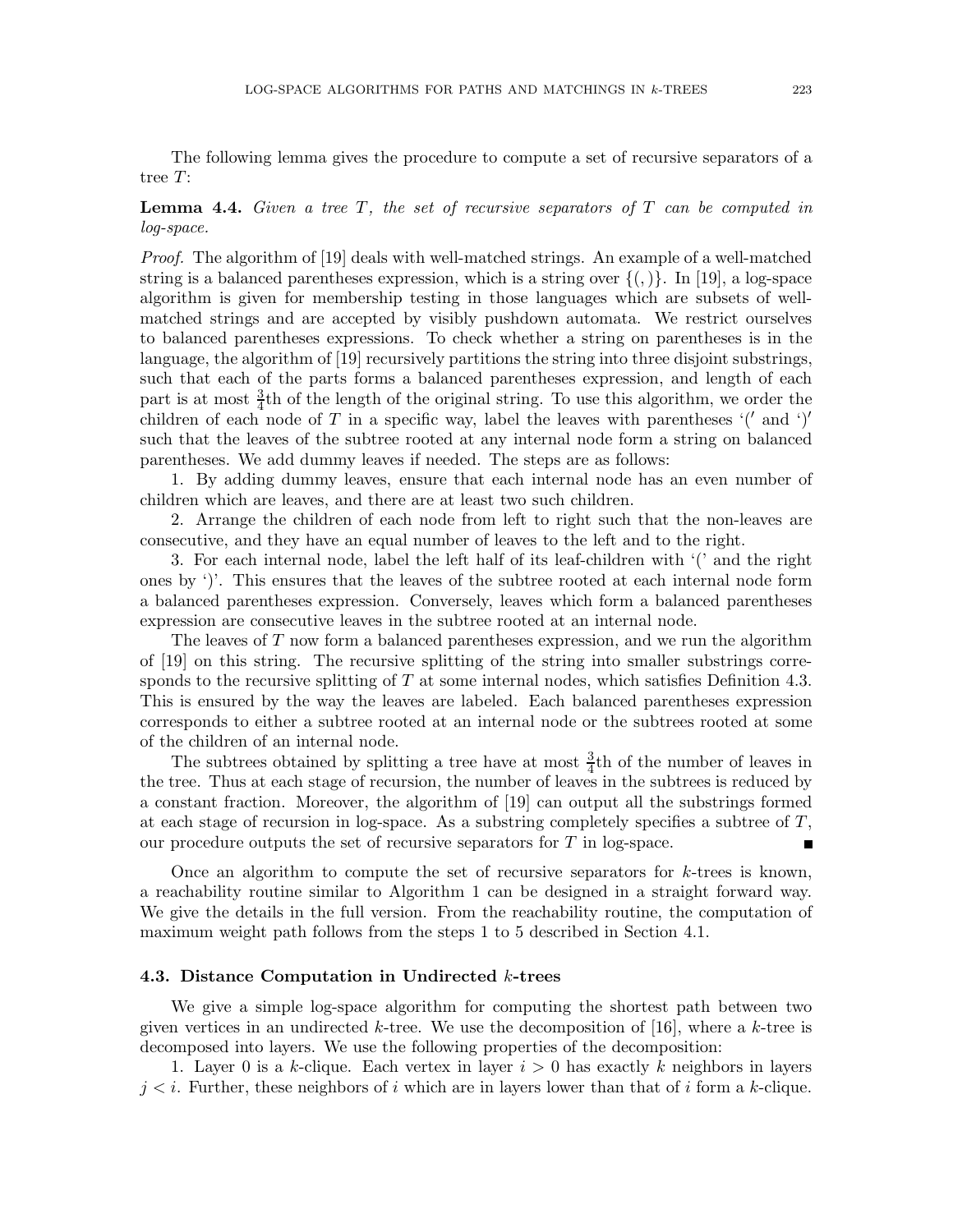2. No two vertices in the same layer share an edge.

This decomposition is log-space computable [17]. Moreover, given two vertices  $s$  and  $t$ , it is always possible to find a decomposition in which  $t$  lies in layer 0. This can also be done in log-space. If both s and t are in layer 0, then there is an edge between s and t, which is the shortest path from s to t. Therefore assume that s lies in a layer  $r > 0$ . The following claim leads to a simple algorithm. The proof appears in the full version.

**Claim 4.5.** 1. The shortest s to t path never passes through two vertices u and v such that  $layer(u) < layer(v)$ . 2. There is a shortest path from s to t passing through the neighbor of s in the lowest layer.

This claim suggests a simple algorithm which can be implemented in log-space: Start from s and choose the next vertex from the lowest possible layer, at each step till we reach layer 0.

#### 5. Perfect Matching in  $k$ -trees

**Hardness for L:** To show that the decision version of perfect matching is hard for  $\mathsf{L}$ , we show that the problem of path ordering, can be reduced to the perfect matching problem for k-trees. We give the proof in the full version:

Lemma 5.1. *Determining whether a* k*-tree has a perfect matching is* L*-hard.*

L upper bounds: We describe a log-space algorithm to decide whether a  $k$ -tree has a perfect matching and, if so, output a perfect matching. The algorithm is inspired by an  $O(n^3)$  algorithm [6] for computing the matching polynomial in series-parallel graphs. The idea is to exploit the fact that k-trees have a tree decomposition of bounded width, so that any perfect matching of the entire  $k$ -tree induces a partial matching on any subtree which leaves at most constantly many vertices unmatched. Thus we generalize the problem to that of determining, for each set,  $S$ , of constantly many vertices in the root of the subtree, whether there is a matching of the subtree that leaves exactly the vertices in  $S$  unmatched. Now we "recursively" solve the generalized problem and for this purpose we need to maintain a bit-vector indexed by the sets  $S$  which is still of bounded length. The algorithm composes the bit-vectors of the children of a node to yield the bit-vector for the node. The bit-vector, which we refer to as *matching vector*, is defined as follows:

**Definition 5.2.** Let G be a k-tree with tree-decomposition  $T$ . T has alternate levels of k-cliques and  $k+1$ -cliques. Root T arbitrarily at a k-clique. Let s be a node in T that shares vertices  $\{u_1, \ldots, u_k\}$  with its parent. Further, let H be the subgraph of G corresponding to the subtree of T rooted at s. The *matching vector* for s is a vector  $\vec{v}_H = (v_H^{(S_1)}, \ldots, v_H^{(S_{2^k})})$ of dimension  $2^k$ , where  $S_1, \ldots, S_{2^k}$  are all the distinct subsets of  $\{u_1, \ldots, u_k\}$ , and  $v_H^{(S_i)} = 1$ if H has a matching in which all the vertices of H matched, except those in  $S_i$ ,  $v_H^{(S_i)} = 0$  if there is no such matching.

It can be seen that G has a perfect matching if and only if  $v_G^{(\emptyset)} = 1$ . We show how to compute  $\vec{v}_G$  in  $\mathsf{L}$ , and also show how to construct a perfect matching in G, if one exists. We prove Part 1 of the following theorem. For a proof of part 2, we refer to the full version.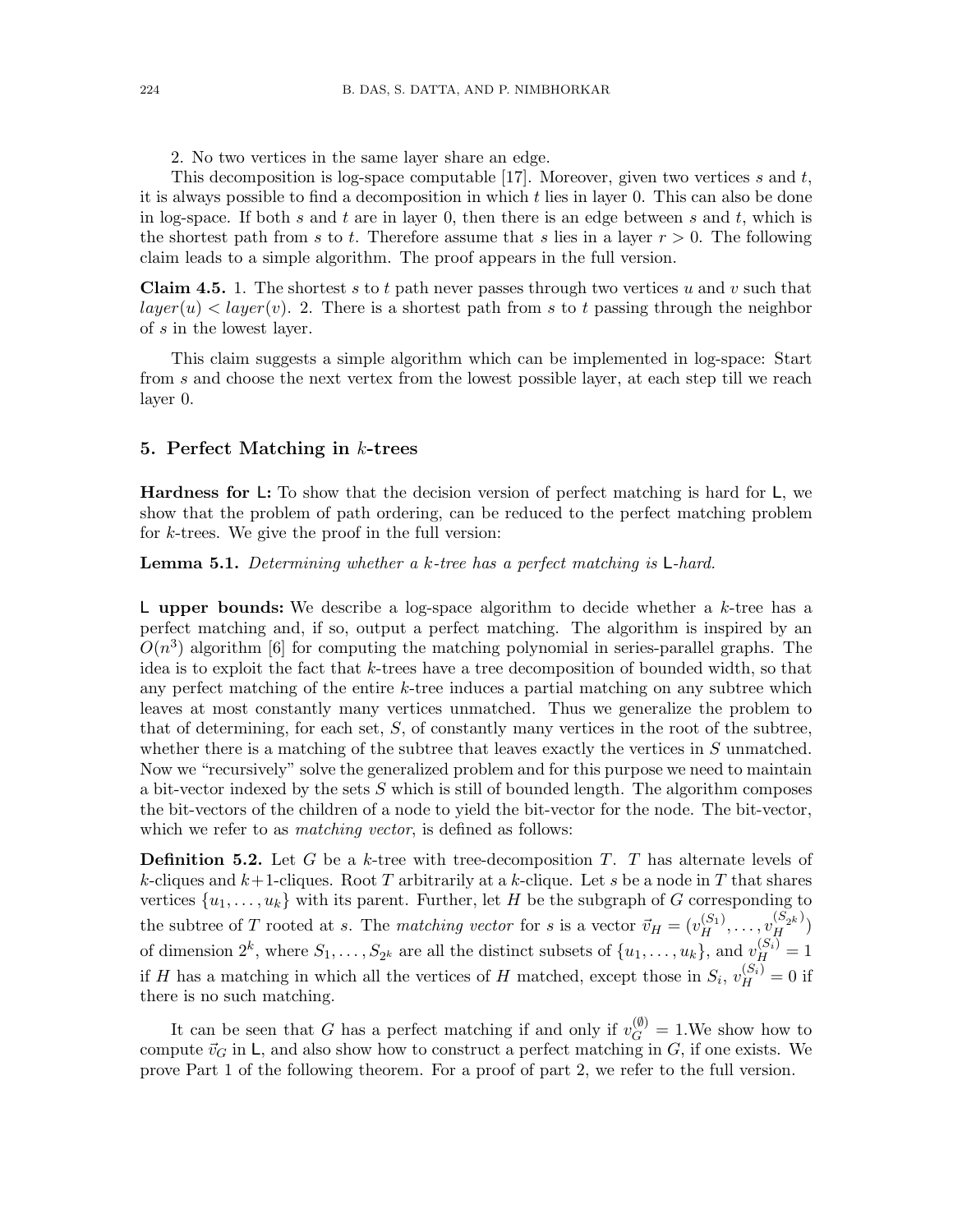## Theorem 5.3. *1. The problem of deciding whether a* k*-tree has a perfect matching is in* L*. 2. Finding a perfect matchings in a* k*-tree is in* FL*.*

*Proof.* (of 1) We compute the matching vector for the root by recursively computing the matching vectors of each of its children. For a leaf node in the tree-decomposition, the matching vector can be computed in a brute-force way. At an internal node s, the matching vector is computed from the matching vectors of its children, which we describe here:

**Case 1:** s is a k-node Let s has vertices  $V_s = \{u_1, \ldots, u_k\}$ . Recall that a k-node shares all its vertices with all its neighbors. Let the children of s in T be  $s_1, \ldots, s_r$ . Let the subgraph corresponding to the subtree rooted at  $s$  be  $H$  and those at its children be  $H_1, \ldots, H_r$ . In order to determine  $v_H^{(S)}$ , we need to know if there is a matching in H that leaves exactly the vertices in  $S$  unmatched. This holds if and only if the vertices in  $S$  are not matched in any of the  $H_j$ 's, and each vertex in  $V_s \setminus S$  is matched in exactly one of the  $H_j$ 's. In other words, we need to determine if there is a partition  $T_1, T_2, ..., T_r$  of  $V_s \setminus S$ , such that  $H_j$  has a matching in which precisely  $V_s \setminus T_j$  is unmatched. That is,  $v_{H_i}^{(V_s \setminus T_j)}$  $H_j^{(v_s \setminus I_j)} = 1$ for all  $1 \leq j \leq r$ . More formally,

$$
v_H^{(S)} = \bigvee_{\substack{T_1, \dots, T_r \subseteq V_s \backslash S: \\ \forall j \neq j' \in [r]}} \bigwedge_{j \in [r]} v_{H_j}^{(V_s \backslash T_j)} = \bigvee_{\emptyset = U_0 \subseteq \dots \subseteq U_r = V_s \backslash S} \bigwedge_{j \in [r]} v_{H_j}^{(V_s \backslash (U_j \backslash U_{j-1}))} \tag{5.1}
$$

where, the second equality follows by defining  $U_0 = \emptyset$  and  $U_i = \bigcup_{j \in [i]} T_j$  for  $i \in [r]$ . The size of the above DNF formula depends on  $r$  which is not a constant hence the straightforward implementation of the above computation would not be in L. However, consider a conjunct in the big disjunction in the second line above. The  $j<sup>th</sup>$  factor of this conjunct depends only on  $U_j$  and  $U_{j-1}$ , each of which can be represented by a constant number (=  $2^k$ ) of bits. Thus, we can iteratively extend  $U_{j-1}$  in all possible ways to  $U_j$  and use the bit indexed by  $V_s \ (U_i \ (U_{i-1})$  in the vector for the child. How to obtain the vector of the child within a log-space bound is detailed in the full version.

**Case 2:** s is a  $k+1$  node The procedure is slightly more complex in this case. Let s have vertices  $\{u_1, \ldots, u_{k+1}\}.$  Let the subgraph corresponding to the subtree rooted at s be H. Let  $s_1, \ldots, s_r$  be the children of s, with corresponding subgraphs  $H_1, \ldots, H_r$ . Note that s may share a different subset of  $k$  vertices with each of its children and with its parent. Let the vertices s shares with its parent be  $\{u_1, \ldots, u_k\}$ . Then its matching vector is indexed by the subsets of  $\{u_1, \ldots, u_k\}$ , and moreover,  $u_{k+1}$  should always be matched in H. To compute  $\vec{v}_H$ , we first extend the matching vectors of each of its children and make a  $2^{k+1}$ dimensional vector  $\vec{w}_H$ . The matching vector  $\vec{v}_{H_j}$  of a child  $s_j$  of s is extended to the new vector  $\vec{w}_{H_j}$  as follows: Let  $s_j$  contain  $\{u_1, \ldots, u_k\}$ . We consider an entry  $v_{H_j}^{(S)}$  $\ddot{H}_j^{(3)}$  of  $\vec{v}_{H_j}$ . The vector  $\vec{w}_{H_i}$  has two entries corresponding to it.

$$
w_{H_j}^{(S \cup \{u_{k+1}\})} = v_{H_j}^{(S)}, \qquad w_{H_j}^{(S)} = \bigvee_{\substack{p \in [k], u_p \notin S, \\(u_{k+1}, v_p) \in E}} u_{H_j}^{(S \cup \{u_p\})}
$$

These new vectors of each of the children can be composed similar to that in the previous case to get  $\vec{w}_H$ . To get  $\vec{v}_H$ , we remove the  $2^k$  entries from  $\vec{w}_H$  which are indexed on subsets containing  $u_{k+1}$ . This vector is passed on to the parent of s. The complexity analysis, and a proof of (2) appears in the full version.